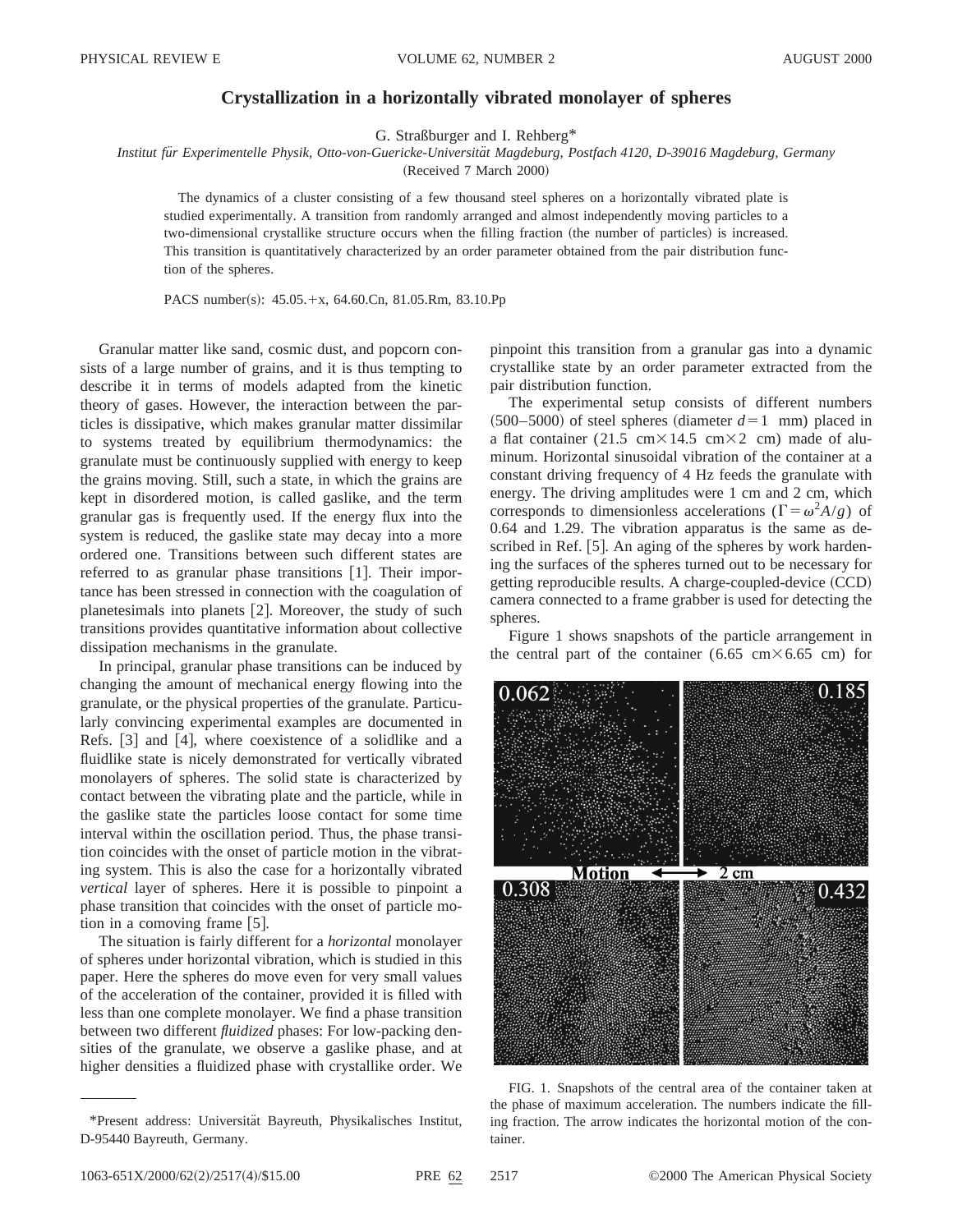

FIG. 2. 480 consecutive lines are plotted on top of each other, giving the temporal behavior of the granulate over a time interval of 120 s.

four different filling fractions  $\nu$ . The oscillation amplitude is 1 cm. The snapshots are taken at a phase of maximal acceleration, i.e., minimal velocity, of the container. The upperleft image is taken with a mass of 10 g granulate in the container, which corresponds to about  $2450 \pm 20$  particles. The area covered by spheres divided by the area of the container is then  $\nu=0.062$ . This global filling fraction  $\nu$  is smaller than the (local) filling fraction one would estimate from the inspection of the image. This discrepancy can be observed for all images presented here. It is due to the influence of the container walls, which reflect and accelerate the particles, thus pushing them into the middle of the container. This effect has most clearly been demonstrated to occur in situations where the ''heating'' of the granulate is exclusively due to the side walls, both in experiments  $[6]$  and numerical simulations (see Fig. 2 of Ref.  $[7]$ ).

The upper-right image of Fig. 1 is taken with about 7350 particles corresponding to  $\nu=0.185$ . Here the clusterlike regime of higher density of particles fills almost the entire image. At  $\nu$ =0.308 the cluster seems to show some structure, namely, regimes of different particle density. For a filling fraction of  $\nu=0.432$ , the snapshot shows a crystallike structure. This structure is reminiscent of the ordered state obtained in Ref.  $\lceil 3 \rceil$  in the dense system. Before characterizing the transition from the gaslike to the crystallike structure quantitatively, we focus on qualitative aspects like the spatio-temporal behavior of the granulate for two of the filling fractions used in Fig. 1. This is shown in Fig. 2. One single line of length 20 cm is detected every 40 ms, and the measured intensities are plotted on top of each other. The white dots represent particles, which clearly concentrate around the middle of the container—both for  $\nu=0.062$  and  $\nu$ =0.432—as a result of the additional "heating" caused by the side walls of the container. The gas-crystal transition occurs for moving particles, rather than being accompanied with a transition from a motionless ground state. The righthand side of Fig. 2 also indicates a slow motion of the crystallike cluster, an interesting feature that has not yet been analyzed in any detail.

This transition scenario changes when a higher driving amplitude of 2 cm (see Fig. 3) is used. At  $\nu$ =0.062 it becomes apparent that the mean distance between the particles is higher than in the corresponding part of Fig. 1. Obviously, the tendency for cluster formation is reduced because of the higher energy input provided at the larger driving amplitude.



FIG. 3. Snapshots obtained at a driving amplitude of 2 cm.

This tendency can also be observed at  $\nu=0.185$  and  $\nu$  $=0.308$ . In the lower-right part of Fig. 3 a new scenario appears: Some particles loose contact to the bottom of the container, i.e., the arrangement of the particles becomes three dimensional. The formation of a regular crystal like arrangement is thus not observable in this case, which means that the driving amplitude of 2 cm is too large for the twodimensional granular phase transition considered here. In the central part one sees a dark zone with lower density of particles that divides two regions of higher density of particles. This is indicative for the trend to form a regular array of three-dimensional clusters, which can be observed in longer containers, and have been described in Refs.  $|8|$  and  $|9|$ .

In order to characterize the transition from gaslike to crystallike behavior of the cluster, we increased the number particles step-by-step (step size 1 g, corresponding to  $245$  particles) at constant dimensionless acceleration amplitudes. We took images during the phase of minimal velocity of the driving motion (as in Figs. 1 and 2). By subsequent image processing we determine the coordinates of the center of gravity of each sphere.

A suitable order parameter for quantifying the granular phase transition is obtained from a slightly modified pair distribution function. To obtain it, we calculate the distances of all pairs of grains. These separations are sorted into a histogram  $h(r)$ . To account for finite-size effects of our observation area, which would lead to an underestimation of large separations, we use a normalization histogram *n*(*r*).  $n(r)$  is the histogram of separations for a 1024 $\times$ 1024 square matrix of particles. This matrix reflects the resolution of the commercial image processing algorithm for the determination of the particle centers, which was obtained after zooming the pixel grid of the CCD cameras with a factor of 4. We normalize the histogram via  $n_0(r) = n(r)A/M^2$ , where *A* represents the area  $66.5 \times 66.5$  mm<sup>2</sup> and  $M = 1024 \times 1024$  the number of grid points in that area.  $n_0$  is now proportional to  $2\pi r dr$  for sufficiently small *r*, but  $n_0(r)$  goes to zero at *r*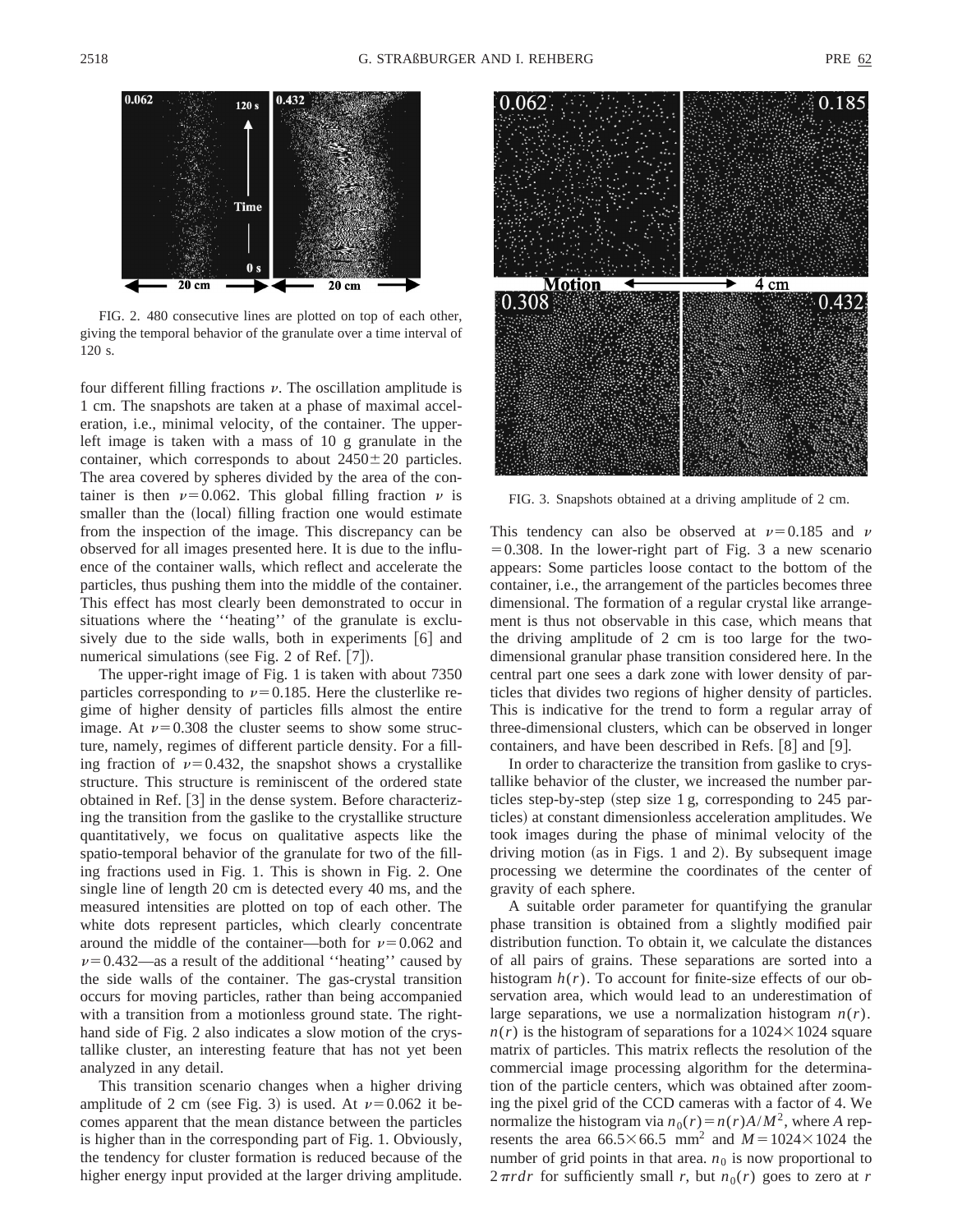

FIG. 4. Pair distribution functions for 32 different filling fractions, obtained at a driving amplitude  $A=1$  cm, are plotted on top of each other. The lower (upper) line corresponds to  $\nu=0.049$  $(0.432).$ 

 $=66.5\sqrt{2}$  mm due to the finite size of the observation area. Because of the finite grid used for the calculation, the curve is not smooth, however.

We normalize the pair distribution function by  $H(r)$  $=2h(r)/n_0(r)$ . Note that  $n_0(r)$  replaces the division by  $2\pi r$ , which would be appropriate for an infinite observation window. The normalization procedure gives almost identical results for small values of *r*, but corrects the values obtained for larger distances consistently. In addition, it corrects for the nonsmooth distribution of distances caused by the integer values of coordinates mentioned above. The factor 2 in the normalization formula ensures that the integral over the distribution function  $\int H(r)n_0(r)dr = N^2 - N$  reflects the number of particles in the image *N*, while  $\int H(r)2\pi r dr = N_c^2$  $-N_c$  gives an estimate of the number of pairs that would have been observed without the finite-size effect of the image.

The results for a driving amplitude of 1 cm are shown in Fig. 4. The pair distribution functions  $H(r)$  obtained for different filling fractions are plotted on top of each other. The lowest line corresponds to  $\nu$ =0.049 (1960 particles), and  $\nu$ increases stepwise by 0.01225, i.e., we show only every sec-



FIG. 5. Pair distribution functions obtained at a driving amplitude  $A=2$  cm, are plotted on top of each other. An increase in  $\nu$  by 0.02 corresponds to an offset of 180. Larger gaps between lines thus represent larger steps in  $\nu$ .



FIG. 6. A part of the pair distribution function obtained at  $\nu$  $=0.432$ . The arrows indicate the values needed for estimating the dip. The inset illustrates the corresponding distances in a hexagonal array.

ond measurement. The lines are shifted in the vertical direction for clarity, with  $\nu=0.01225$  corresponding to an offset of 180 on the *y* axis. The fact that  $H(r)$  is not exactly zero for  $r<1$  can be attributed to the final resolution of the camera. Note that this function is not scaled to 1, the integral  $\int_{r=0}^{r=3.7} H(r) 2 \pi r dr$  rather represents the number of distances  $r_{ij}$  with  $r_{ij}$  < 3.7*d* found between pairs of particles in the corresponding image, taking into account its finite size. The increase of this integral for higher-filling fractions is clearly observable. In addition, local maxima and minima become apparent for increasing filling fractions.

For the larger driving amplitude of 2 cm these local extrema are less pronounced as demonstrated in Fig. 5. These pair distribution functions resemble those of fluids or amorphous solids.

The most interesting feature of Fig. 4 is the structure of the peak around 2*d*: It shows a dip for sufficiently large filling fractions. This is illustrated in detail in Fig. 6. As indicated in the inset, the peaks at 2*d* and 1.73*d* can be expected in a dense hexagonal packing. The dip between these values is due to the fact that no corresponding distance



FIG. 7. The dip obtained from  $H(r)$  is shown as a function of  $\nu$ . Open (solid) squares correspond to a driving amplitude of 1 cm  $(2)$ cm) at 4 Hz. The lines represent least-squares fits and serve to determine the phase transition.